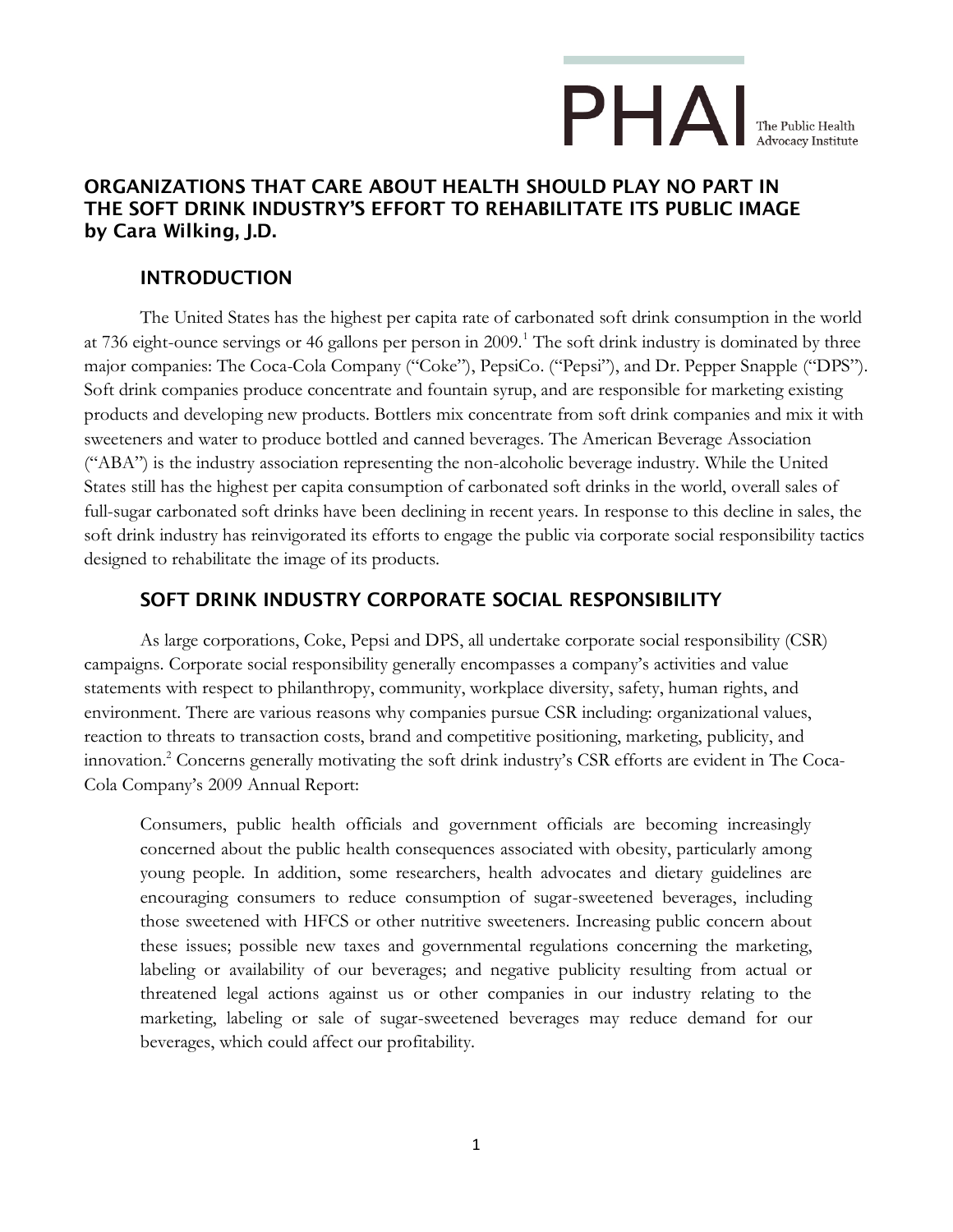# $\mathsf{P}\mathsf{H}\mathsf{A}\mathsf{I}_{\scriptscriptstyle{\text{The Public Health}\atop \text{Adycocev. Intitute}}}$

When faced with such public concern, CSR efforts aim at "legitimizing a corporation's activities and increasing corporate acceptance."<sup>3</sup> Philanthropy and cause-marketing campaigns are key parts of the soft drink industry's CSR efforts.

### **Soft Drink Industry Philanthropy**

Coke and Pepsi both have corporate foundations that make grants to non-profit organizations and institutions. In 2008, the Coca-Cola Foundation Inc. made over \$36 million in grants to organizations worldwide.<sup>4</sup> In 2009, the PepsiCo. Foundation, Inc. made \$27.9 million in domestic grants.<sup>5</sup> In order to receive a grant, applicants must engage in work that meets the stated goals of the foundation, make an application and, once funded, follow the grant guidelines. The Coca-Cola Foundation and the PepsiCo. Foundation are required to publicly disclose grant recipients and total assets and expenditures to the Internal Revenue Service in order to maintain tax-exempt status.

### **Soft Drink Industry Cause-Marketing Campaigns**

The use of cause-marketing campaigns is a growing trend facilitated by the rise of social networking online. Also referred to as "cause-related marketing," cause-marketing traditionally has been defined as "a mutually beneficial collaboration between a corporation and a nonprofit in which their respective assets are combined to: create shareholder and social value; connect with a range of constituents (be they consumers, employees, or suppliers); and communicate the shared values of both organizations."<sup>6</sup> Cause-marketing is distinct from corporate philanthropy because the corporate funds distributed "are not outright gifts to a nonprofit organization, so they are not treated as tax-deductible charitable contributions."<sup>7</sup>

The Pepsi Refresh Project is an example of a cause-marketing campaign. Pepsi-Refresh is a program whereby members of the public submit ideas with a funding request and vote on whether or not to fund the concept. In 2010, PepsiCo pledged \$20 million in funds for the Refresh campaign. This amount is distinct from its corporate foundation giving made through the PepsiCo Foundation and, as a marketing expenditure, is not subject to the same public disclosures required of private foundations. The underlying goal of the Pepsi Refresh cause marketing campaign is to sell more Pepsi products. When asked if Pepsi Refresh has been successful, Melisa Tezanos, Communications Director of PepsiCo Americas Beverages, replied:

Pepsi Refresh has been an overwhelming success. With over 2.8 billion (with a "B"!) earned media impressions, the project exceeded our internal benchmarks early in the year and we've seen an improvement in key brand health metrics. In fact, when Millennials, an important cohort group for Pepsi, know about the Refresh Project their purchase intent goes up.<sup>8</sup>

Ms. Tezanos clearly defines "success" not in terms of work done in the community funded by the program, but rather in terms of increasing the profile of Pepsi products and increasing sales amongst a key demographic. Social media is an important tool in cause-marketing campaigns as it facilitates the sharing of